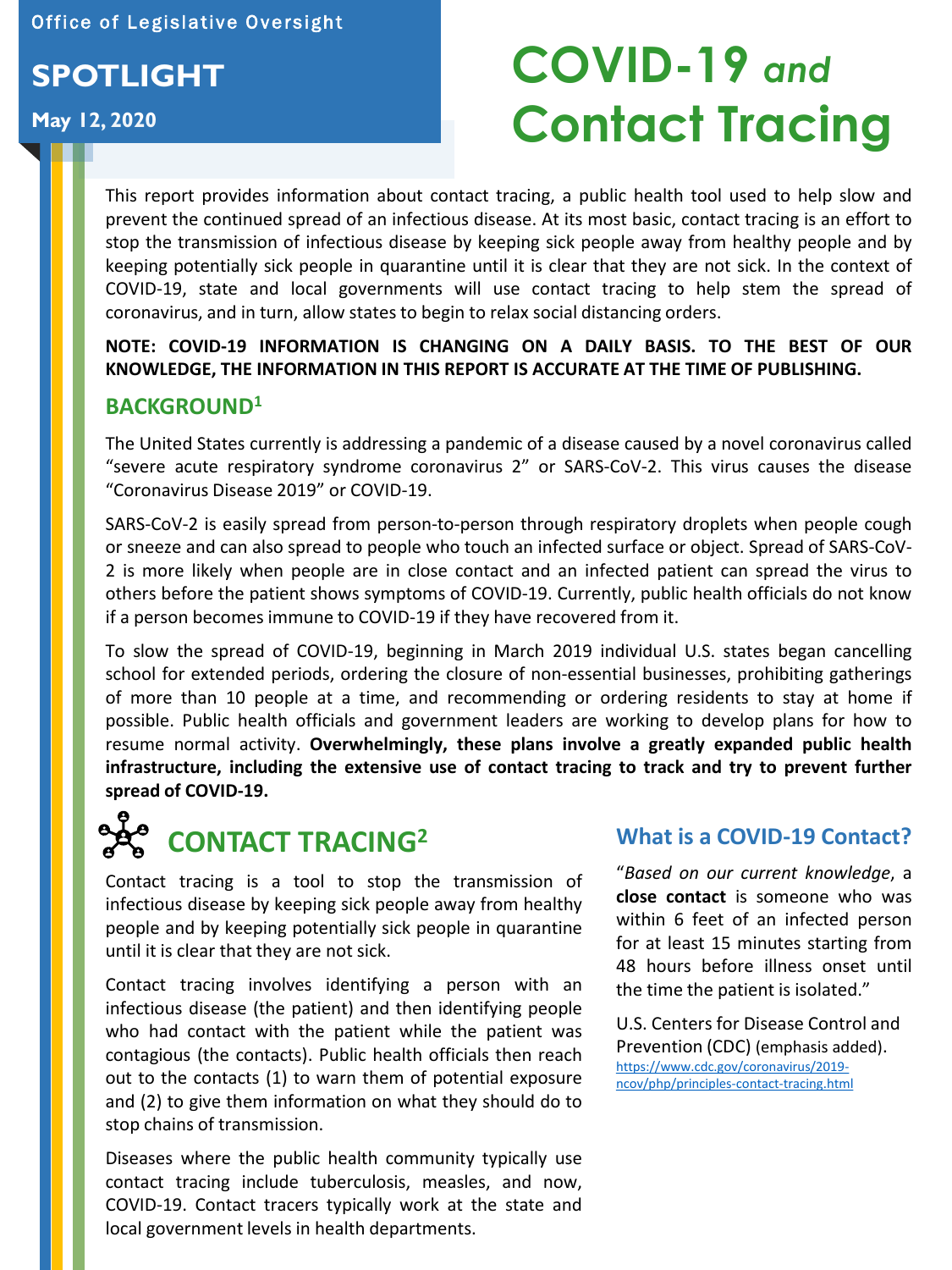# **EXPANDING PUBLIC HEALTH INFRASTRUCTURE<sup>3</sup>**

There is not yet an effective vaccine or treatment for COVID-19 and it has led to at least 1.4 million diagnosed infections and more than 80,000 deaths in the United States since March 2020. Due to the lack of treatment options, public health experts agree that tracking and trying to interrupt the spread of COVID-19 is currently the best way to contain it. However, this will require time and greatly expanding existing state and local public health infrastructures. Contact tracing is one piece of this infrastructure. At this point, federal, state, and local plans being developed for how to reopen the country and allow business and social life to begin to resume safely, while also containing the spread of the virus, involve contact tracing.

### **Needed Infrastructure**

| <b>Diagnostic</b><br><b>Testing</b>   | • Testing people with symptoms<br>• Testing people with a reasonable suspicion of<br>COVID-19 exposure                                                                              |
|---------------------------------------|-------------------------------------------------------------------------------------------------------------------------------------------------------------------------------------|
| <b>Serologic</b><br><b>Testing</b>    | • Testing people for antibodies to the virus<br>Measure community exposure and potential<br>immunity                                                                                |
| <b>Contact</b><br><b>Tracing</b>      | • Public health workforce to identify, track down,<br>and notify all people who patients encountered<br>when infectious and record data for public<br>health surveillance           |
| <b>Surveillance</b>                   | Testing representative and at-risk populations to<br>identify asymptomatic or mildly symptomatic spread<br>of the virus – prelude to and indicator of larger<br>outbreaks           |
| <b>Quarantine</b><br><b>Resources</b> | Resources so that all patients and contacts can self-<br>isolate for up to two weeks<br>• E.g., safe housing, income supports, food, medical<br>services, childcare, transportation |

## **STEPS IN CONTACT TRACING<sup>4</sup>**

- Identify infected persons (patients)
- Talk to patient identify all people in close contact when patient may have been infectious (contacts)
- Talk to all contacts warn of exposure and provide follow-up information and resources
- Help contacts arranged to be tested
- Ask contacts to quarantine for 14 days following last exposure
- Offer quarantine support services, if needed



Source: <https://blog.ncase.me/onestepahead/>

CC0/Public Domain: remix & reuse freely! by Marcel Salathé (epidemiologist)<br>(Nicky Case (visualizer &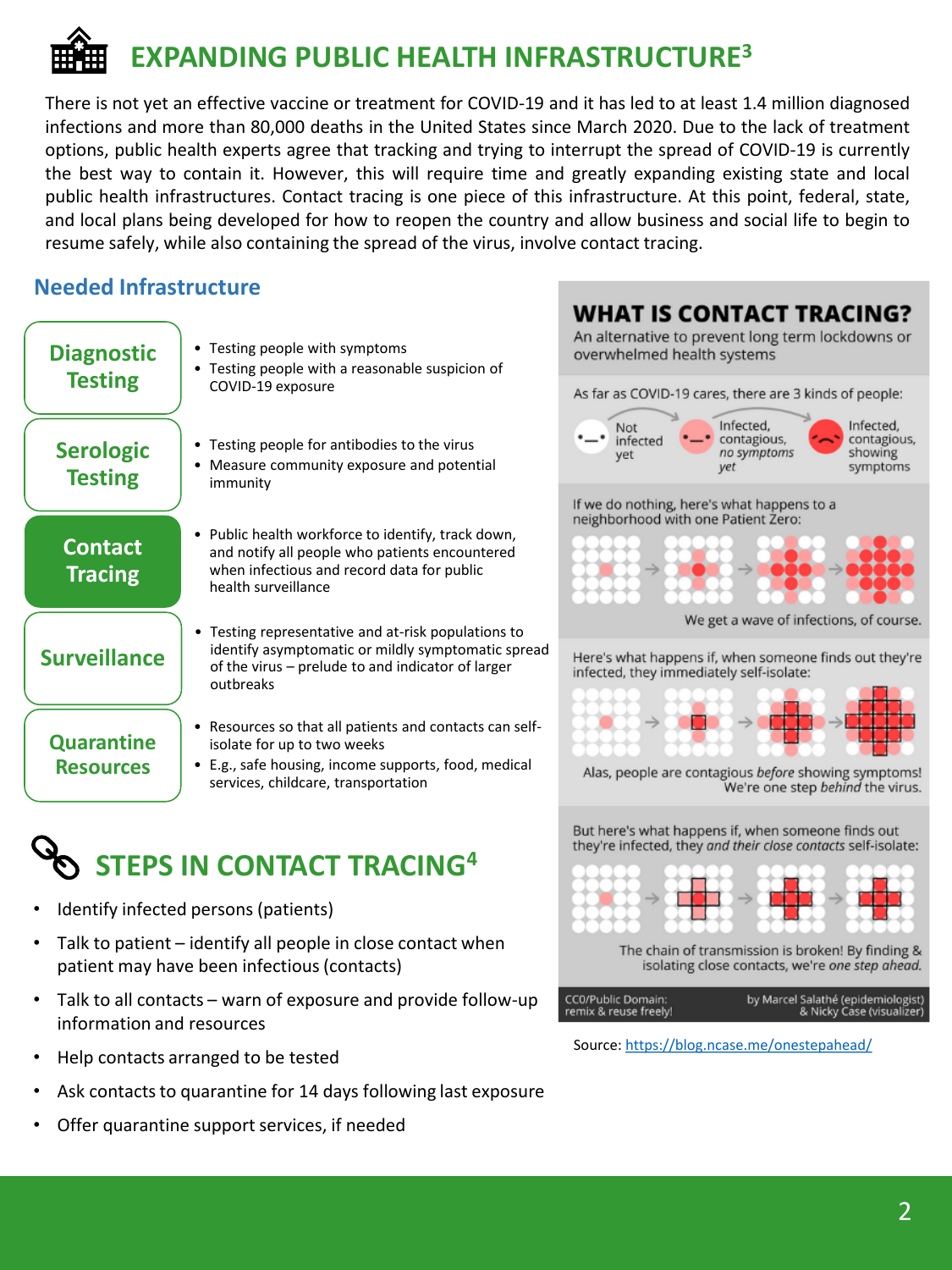# **A CONTACT TRACING WORKFORCE<sup>5</sup>**

Various sources estimate that the United States will need between 100,000 and 300,000 people to adequately conduct contact tracing related to COVID-19 in the United States. These sources include: Johns Hopkins University Bloomberg School of Health's Center for Health Security, the Association of State and Territorial Health Officials(ASTHO), and the National Association of County & City Health Officials (NACCHO).

The CDC indicates that the number of staff needed will depend on (1) the number of daily cases, (2) the number of contacts identifies, and (3) how quickly patients are isolated and contacts notified. Public health experts have estimated a minimum need of 15 to 30 contact tracers per 100,000 population. Described more below, the Milken School of Public Health at George Washington University has developed a tool that state and local health departments can use to determine how many contact tracers they will need.

Across the U.S., state and local health departments and organizations working with them are hiring staff to expand contact tracing workforces. Workers are not limited to "contact tracers," but also include supervisors, case investigators, care resource coordinators, and epidemiologists. California reports that it will hire 10,000 people. Texas, which has 1,150 contact tracers, intends to hire an additional 2,850. Massachusetts is in the process of hiring 1,200 workers. And Maryland has contracted with National Opinion Research Center (NORC) at the University of Chicago to hire 1,000 people to conduct contact tracing.

Public health officials report that people from many types of backgrounds can be well-suited to do contact tracing, including teachers, librarians, other technical professionals, healthcare professionals, and medical or other students. Many local health departments are also seeking volunteers for this work.

Several courses are available to train people to conduct COVID-19 contact tracing, including ones by the U.S. CDC and the Association of State and Territorial Health Officials (ASTHO), and Johns Hopkins University:

- <https://www.cdc.gov/coronavirus/2019-ncov/php/contact-tracing/index.html>
- [https://learn.astho.org/products/making-contact-a-training-for-covid-19-contact-tracers#tab-product\\_tab\\_overview](https://learn.astho.org/products/making-contact-a-training-for-covid-19-contact-tracers#tab-product_tab_overview)
- <https://www.coursera.org/learn/covid-19-contact-tracing?edocomorp=covid-19-contact-tracing>

Cost estimates for a COVID-19 contact tracing workforce in the U.S. start at approximately \$3 billion.

### **Skills Needed**

- Empathy and ability to build trust with people quickly Understanding of COVID-19 disease transmission
- Accurate information gathering and recording
- Ability to maintain confidential information
- Knowledge of local cultural sensitivities, languages

### **Knowledge Bases**

- 
- Principles behind case isolation and quarantine
- Ethics of public health data collection
- Local data collection processes

## **CONTACT TRACING IN MARYLAND AND MOCO<sup>6</sup>**

The State has contracted with NORC at the University of Chicago to quickly expand the State's contact tracing workforce by 1,000 workers and expects to start training workers in late May. NORC is a research institution based in Illinois with an office in Bethesda. Maryland will track data with a new contact-tracing platform called COVID Link, using medical data from the Chesapeake Regional Information System for our Patients (CRISP). Currently, local health departments are performing contact tracing for COVID-19 cases.

As of early May, Montgomery County has had a contact tracing team at work. For COVID-19 contact tracing, the County has added approximately 50 school health nurses to the team. The County is also receiving contact tracing support from the George Washington University School of Public Health and has discussed partnerships with Westat, Partners in Health – Harvard, and Montgomery College.

[People can apply for contact tracing jobs with NORC here: https://careers.norc.org/en](https://careers.norc.org/en-us/job/495630/contact-tracer-maryland-future-opportunities)us/job/495630/contact-tracer-maryland-future-opportunities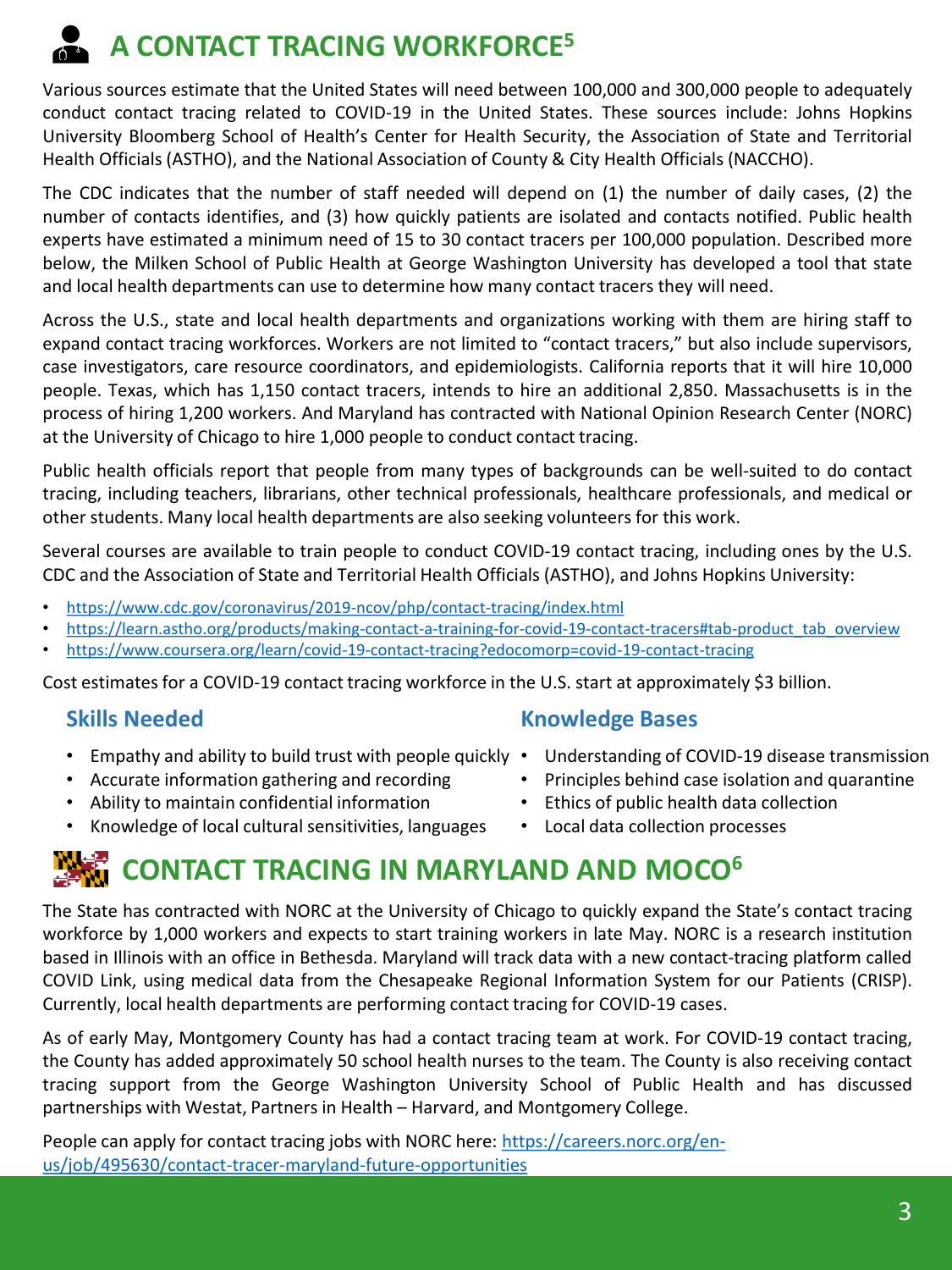# **TECHNOLOGY AND CONTACT TRACING<sup>7</sup>**

Public health experts stress that new technologies can help contact tracers track patients and contacts, provide case management, and monitor isolation and quarantine. Currently, there is no federal coordination to develop systems for use by contact tracers across the country. Many states are in the process of developing their own systems for contact tracing.

In collaboration with Association of State and Territorial Health Officials and the NACCHO, the Milken School of Public Health at George Washington University has developed an online tool to help state and local health officials estimate the number of contact tracers they will need to limit future spread of the virus based on the number of cases in an area and other data. The tool is available here: [http://www.gwhwi.org/estimator-](http://www.gwhwi.org/estimator-613404.html)613404.html

### **Contact Tracing Apps<sup>8</sup>**

Much attention in the press has focused on how the public health community can augment traditional contact tracing by use of smartphone apps. Apple and Google currently are partnering to develop technology for use in contact tracing apps.

Contact tracing smartphone apps work by recording when an app user is in close proximity to another user of the same app. These data are not shared with app users unless and until a user becomes ill. If the status of an app user is changed to indicate that they have been infected, the app can subsequently notify other app users who were in close proximity to the patient. Development of apps is currently ongoing in the United States and across the globe. A study from Oxford University estimate that almost 60% of a population in a given area would have to use an app for it to be effective to stem the continued spread of COVID-19.

One primary concern across the literature discussing app development is user privacy. Polls show differences in the willingness of people in the United States to use a smartphone app for COVID-19 contact tracing – based on age, political affiliation, and who manages the data (government health department vs. private industry). Additionally, one in six people in the U.S. doesn't have access to a smartphone. Public health experts stress that contact tracing apps cannot replace human contact tracing.



Source:<https://www.bbc.com/news/technology-52366129>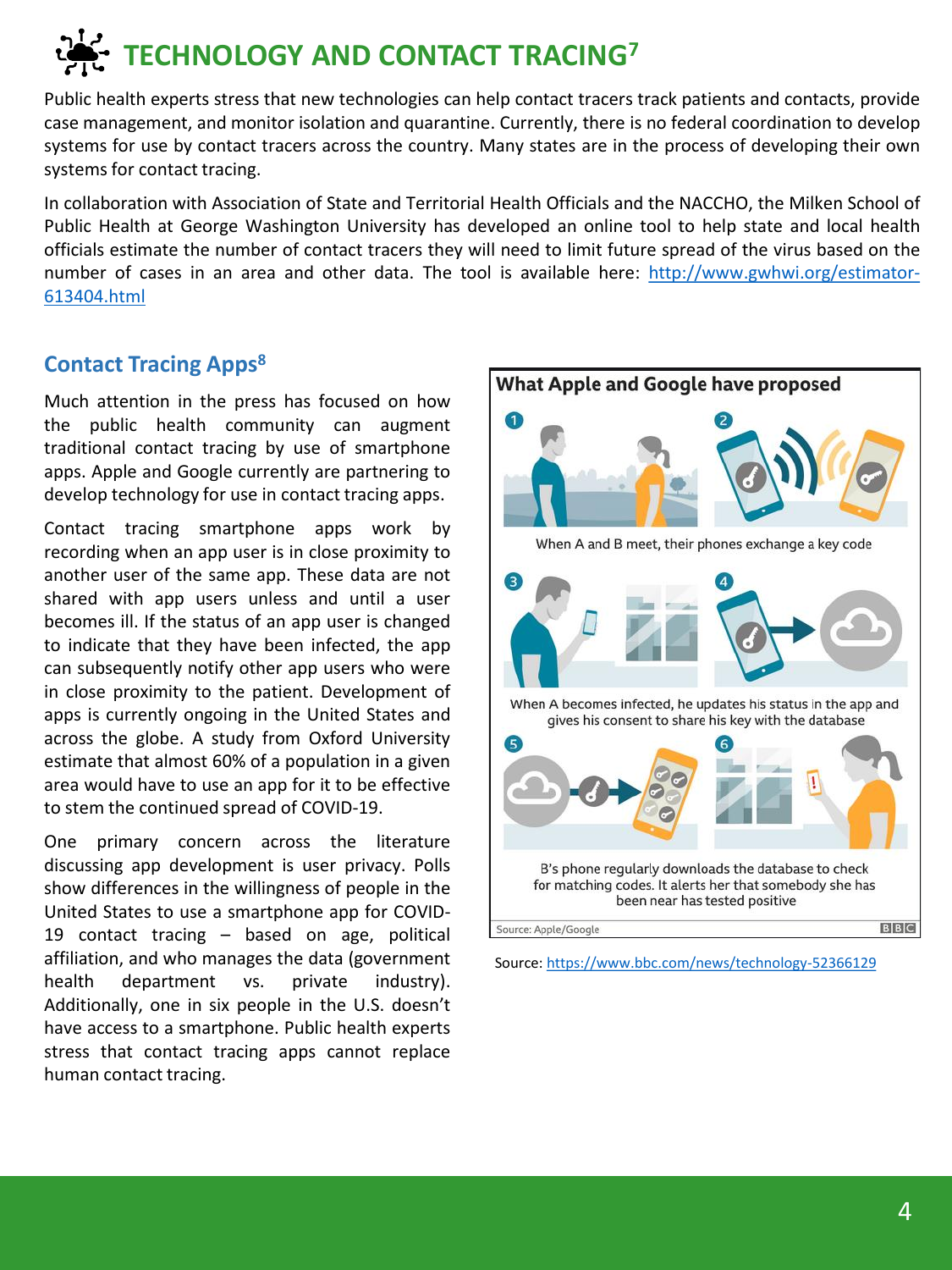**CHALLENGES<sup>9</sup>**

The public health system's knowledge about and understanding of SARS-CoV-2 and COVID-19 is changing on a daily basis. Until an effective vaccine is developed and widely available for COVID-19, public health officials will need to use older methods to try to stem the spread of the disease. Contact tracing is one available useful tool. Contact tracing, however, is only one piece in the public health infrastructure puzzle. Other pieces of the puzzle – such as adequate testing and resources for effective quarantine – are needed to have the greatest chance of success in stemming the spread of COVID-19.

Some challenges to containing the continued spread of COVID-19 include:

#### **Timing and Transmission of Virus**

- People can transmit the virus before they have symptoms
- People may be most contagious before and immediately after symptom onset. Finding and isolating symptomatic patients may not be enough to disrupt spread of the disease

#### **Testing Resources**

- States need to still do not have access to adequate resources to test all potential patients and contacts
- Reliability of testing false positives and negatives
- FDA process for approval has allowed ineffective tests on the market

#### **Contact Tracing**

- Transmission before onset of symptoms increases speed with which contact tracers need to identify and talk to contacts (hours, not days)
- Cost to hire contract tracing workforce
- Cost and availability of resources for contact quarantine housing, food, childcare, medical care, etc.
- Will enough users use a smartphone tracing app for it to work?

### **Lifting Social Isolation Restrictions**

• No confirmation that prior infection with the virus confers immunity on the infected person

#### **QUESTIONS? COMMENTS?**

**Leslie Rubin**, Senior Legislative Analyst Office of Legislative Oversight

[www.montgomerycountymd.gov/olo](http://www.montgomerycountymd.gov/olo)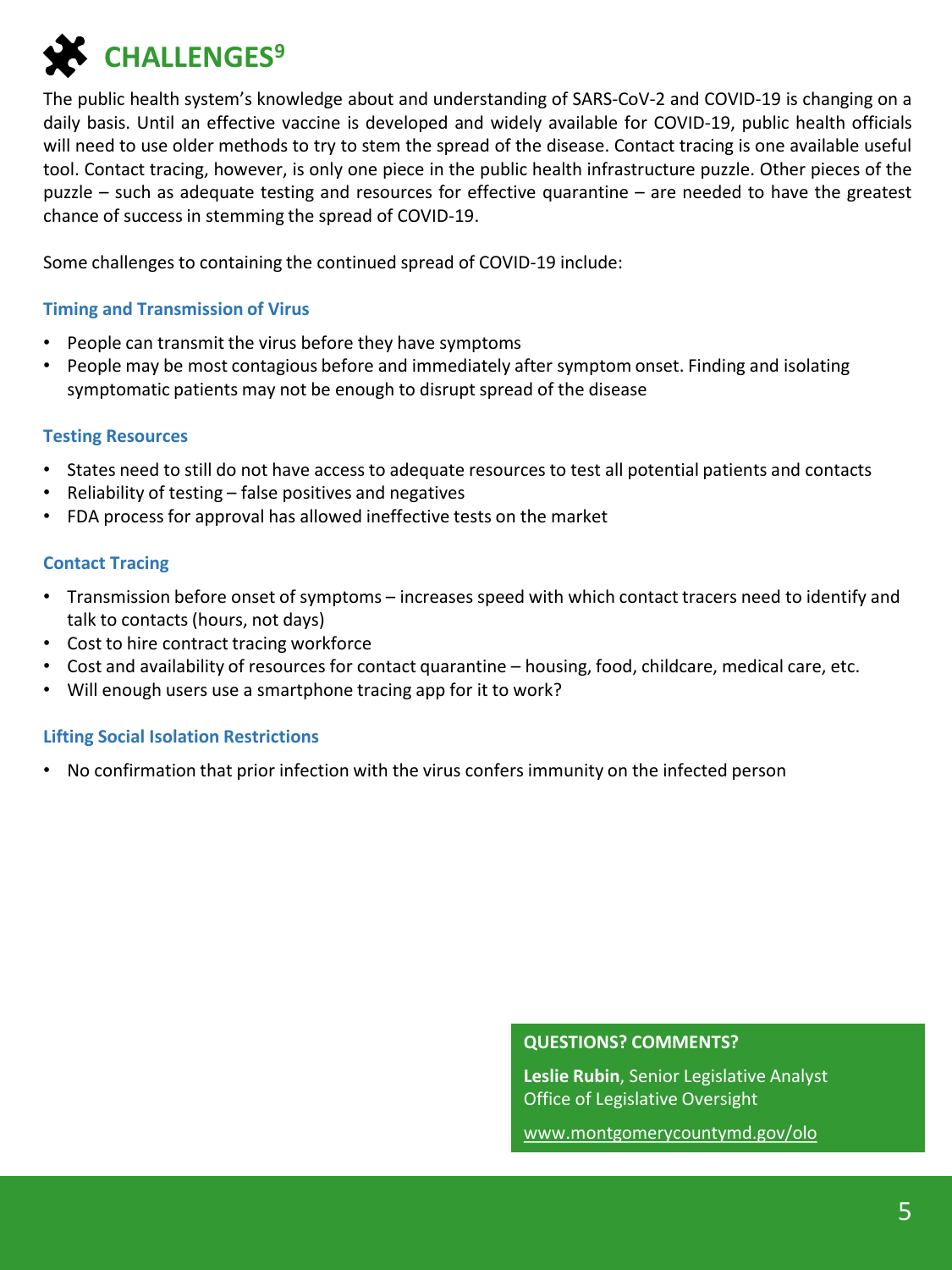## **ENDNOTES**

- <sup>1</sup> "Coronavirus Disease 2019 Frequently Asked Questions," U.S. Centers for Disease Control and Prevention. <https://www.cdc.gov/coronavirus/2019-ncov/faq.html#Coronavirus-Disease-2019-Basics>; "A National Plan to Enable Comprehensive COVID-19 Case Finding and Contact Tracing in the US," Center for Health Security, Johns Hopkins [University Bloomberg School of Public Health \(Apr. 10, 2020\). https://www.centerforhealthsecurity.org/our](https://www.centerforhealthsecurity.org/our-work/pubs_archive/pubs-pdfs/2020/200410-national-plan-to-contact-tracing.pdf)work/pubs\_archive/pubs-pdfs/2020/200410-national-plan-to-contact-tracing.pdf; "Roadmap to Recovery: A Public [Health Guide for Governors," National Governors Association \(Apr. 21, 2020\).](https://www.nga.org/wp-content/uploads/2020/04/NGA-Report.pdf) https://www.nga.org/wpcontent/uploads/2020/04/NGA-Report.pdf.
- <sup>2</sup> Yan, Holly, "Contact tracing 101: How it works, who could get hired, and why it's so critical in fighting coronavirus," cnn.com (Apr. 27, 2020). <https://www.cnn.com/2020/04/27/health/contact-tracing-explainer-coronavirus/index.html>; Hartner, Zeke, "Researchers from Johns Hopkins say contact tracing crucial for safely reopening states," WTOP News [\(Apr. 30, 2020\). https://wtop.com/coronavirus/2020/04/johns-hopkins-doctors-say-contact-tracing-crucial-for-safely](https://wtop.com/coronavirus/2020/04/johns-hopkins-doctors-say-contact-tracing-crucial-for-safely-reopening-states/)reopening-states/; Scott, Dylan, "Contact tracing, explained," Vox.com (May 4, 2020). [https://www.vox.com/2020/5/4/21242825/coronavirus-covid-19-contact-tracing-jobs-apps.](https://www.vox.com/2020/5/4/21242825/coronavirus-covid-19-contact-tracing-jobs-apps)
- 3, 4 "Contact Tracing : Part of a Multipronged Approach to Fight the COVID-19 Pandemic," U.S. Centers for Disease Control and Prevention. <https://www.cdc.gov/coronavirus/2019-ncov/php/principles-contact-tracing.html> and <https://www.cdc.gov/coronavirus/2019-ncov/downloads/php/principles-contact-tracing-booklet.pdf>; "COVID-19 Contact Tracing Training Guidance and Resources," U.S. Centers for Disease Control and Prevention. <https://www.cdc.gov/coronavirus/2019-ncov/downloads/php/contact-tracing-training-plan.pdf>; "A National Plan to Enable Comprehensive COVID-19 Case Finding and Contact Tracing in the US," Center for Health Security, Johns [Hopkins University Bloomberg School of Public Health \(Apr. 10, 2020\). https://www.centerforhealthsecurity.org/our](https://www.centerforhealthsecurity.org/our-work/pubs_archive/pubs-pdfs/2020/200410-national-plan-to-contact-tracing.pdf)work/pubs\_archive/pubs-pdfs/2020/200410-national-plan-to-contact-tracing.pdf; "A National COVID-19 Surveillance System: Achieving Containment," Robert J. Margolis, MD Center for Health Policy, Duke University (Apr. 7, 2020). [https://healthpolicy.duke.edu/sites/default/files/atoms/files/covid-19\\_surveillance\\_roadmap\\_final.pdf](https://healthpolicy.duke.edu/sites/default/files/atoms/files/covid-19_surveillance_roadmap_final.pdf); "Building COVID-19 Contact Tracing Capacity in Health Departments to Support Reopening American Society Safely," Position Statement, National Association of County & City Health Officials (Apr. 16, 2020). <https://www.naccho.org/uploads/full-width-images/Contact-Tracing-Statement-4-16-2020.pdf>; "Cases in the US," U.S. CDC (May 11, 2020). [https://www.cdc.gov/coronavirus/2019-ncov/cases-updates/cases-in-us.html;](https://www.cdc.gov/coronavirus/2019-ncov/cases-updates/cases-in-us.html) Bebinger, Martha, "Here's How Coronavirus Contact Tracing Works in Massachusetts," wbur.com (May 5, 2020). [https://www.wbur.org/commonhealth/2020/05/05/coronavirus-contact-tracing-mass.](https://www.wbur.org/commonhealth/2020/05/05/coronavirus-contact-tracing-mass)
- <sup>5</sup>"Contact Tracing : Part of a Multipronged Approach to Fight the COVID-19 Pandemic," U.S. Centers for Disease Control and Prevention.<https://www.cdc.gov/coronavirus/2019-ncov/php/principles-contact-tracing.html>; "A National Plan to Enable Comprehensive COVID-19 Case Finding and Contact Tracing in the US," Center for Health Security, Johns [Hopkins University Bloomberg School of Public Health \(Apr. 10, 2020\). https://www.centerforhealthsecurity.org/our](https://www.centerforhealthsecurity.org/our-work/pubs_archive/pubs-pdfs/2020/200410-national-plan-to-contact-tracing.pdf)work/pubs\_archive/pubs-pdfs/2020/200410-national-plan-to-contact-tracing.pdf; Faulders, Katherine, et al., "States race to start coronavirus contact tracing, a monumental task ahead," ABC News (Apr. 22, 2020). [https://abcnews.go.com/US/states-race-start-coronavirus-contact-tracing-monumental-task/story?id=70285156;](https://abcnews.go.com/US/states-race-start-coronavirus-contact-tracing-monumental-task/story?id=70285156) "New Tool Will Help Public Health Officials Estimate the Need for COVID-19 Contact Tracing," Milken Institute School of [Public Health, George Washington University \(May 7, 2020\). https://publichealth.gwu.edu/content/new-tool-will-help](https://publichealth.gwu.edu/content/new-tool-will-help-public-health-officials-estimate-need-covid-19-contact-tracing%20Accessed%205/7/20)public-health-officials-estimate-need-covid-19-contact-tracing; Contact Tracing Workforce Estimator, Milken Institute School of Public Health, GWU. [http://www.gwhwi.org/estimator-613404.html.](http://www.gwhwi.org/estimator-613404.html)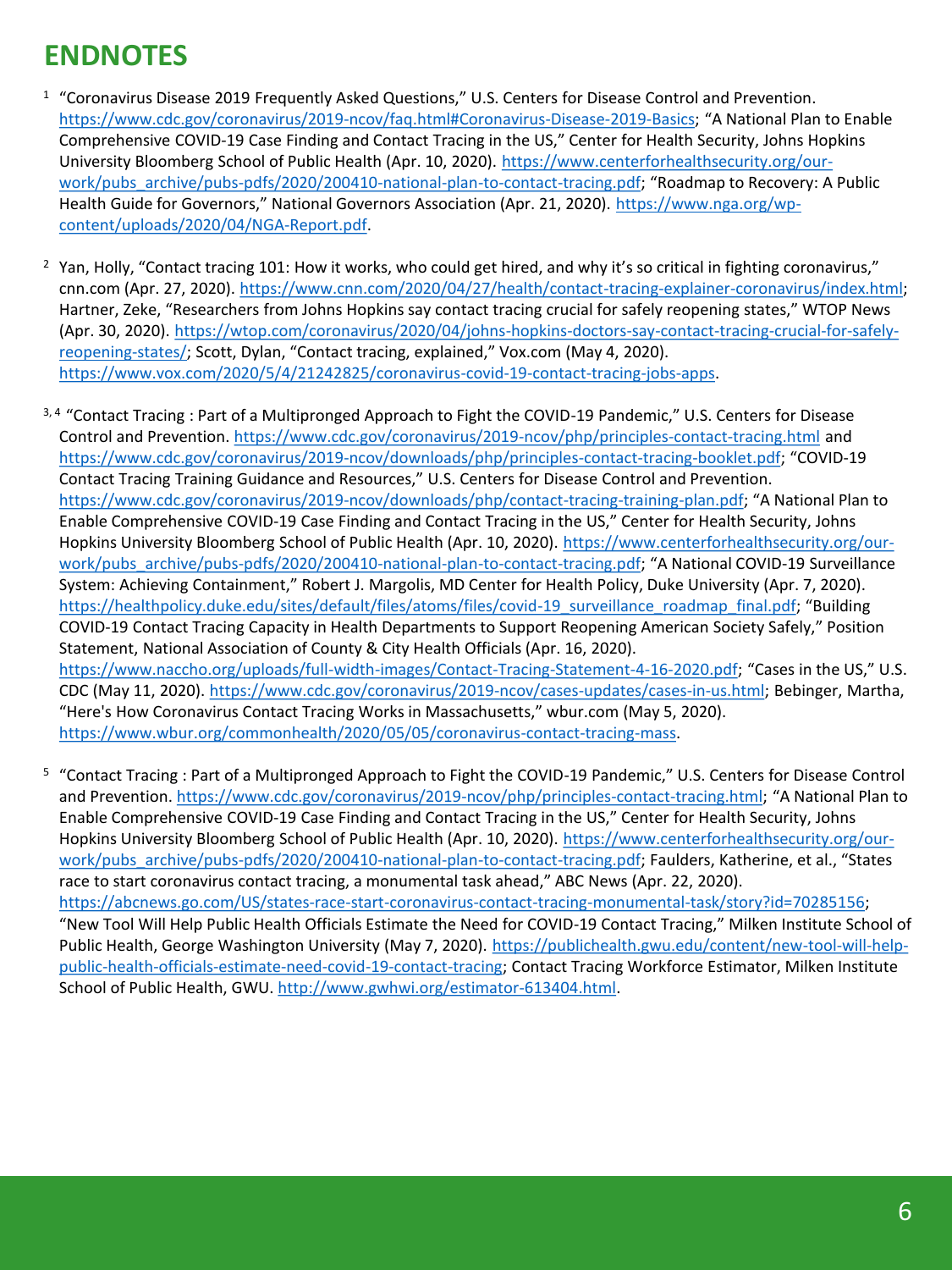## **ENDNOTES (cont.)**

- <sup>6</sup> "Maryland Strong: Roadmap to Recovery," Website of Maryland Governor Larry Hogan. [https://governor.maryland.gov/recovery/;](https://governor.maryland.gov/recovery/) Carris, Kari, et al., "Maryland COVID Contact Tracing," NORC at the [University of Chicago \(May 2020\). https://www.norc.org/Research/Projects/Pages/maryland-covid-contact-tracing-](https://www.norc.org/Research/Projects/Pages/maryland-covid-contact-tracing-.aspx) .aspx; Gaines, Danielle, "Maryland Hiring Hundreds of Stay-at-Home Workers for Contact Tracing Efforts," *Maryland Matters* Blog (May 8, 2020). https://www.marylandmatters.org/blog/maryland-hiring-hundreds-of-stay-at-home[workers-for-contact-tracing-effort/; Memorandum from Andrew Kleine, Chief Administrative Officer, to Montgom](https://www.marylandmatters.org/blog/maryland-hiring-hundreds-of-stay-at-home-workers-for-contact-tracing-effort/)ery [County Council re: "Testing for Coronavirus" \(May 4, 2020\).](http://councilmemberriemer.com/assets/CAO-Response-to-Council-Testing-and-Tracing-5.4.2020.pdf) http://councilmemberriemer.com/assets/CAO-Responseto-Council-Testing-and-Tracing-5.4.2020.pdf.
- <sup>7</sup> "Preliminary Criteria for the Evaluation of Digital Contact Tracing Tools for COVID-19," U.S. CDC <https://www.cdc.gov/coronavirus/2019-ncov/downloads/php/prelim-eval-criteria-digital-contact-tracing.pdf>; "A National Plan to Enable Comprehensive COVID-19 Case Finding and Contact Tracing in the US," Center for Health Security, Johns Hopkins University Bloomberg School of Public Health (Apr. 10, 2020). [https://www.centerforhealthsecurity.org/our-work/pubs\\_archive/pubs-pdfs/2020/200410-national-plan-to-contact](https://www.centerforhealthsecurity.org/our-work/pubs_archive/pubs-pdfs/2020/200410-national-plan-to-contact-tracing.pdf)tracing.pdf; "A National COVID-19 Surveillance System: Achieving Containment," Robert J. Margolis, MD Center for [Health Policy, Duke University \(Apr. 7, 2020\). https://healthpolicy.duke.edu/sites/default/files/atoms/files/covid-](https://healthpolicy.duke.edu/sites/default/files/atoms/files/covid-19_surveillance_roadmap_final.pdf)19\_surveillance\_roadmap\_final.pdf; "Building COVID-19 Contact Tracing Capacity in Health Departments to Support Reopening American Society Safely," Position Statement, National Association of County & City Health Officials (Apr. 16, 2020). [https://www.naccho.org/uploads/full-width-images/Contact-Tracing-Statement-4-16-2020.pdf.](https://www.naccho.org/uploads/full-width-images/Contact-Tracing-Statement-4-16-2020.pdf)
- <sup>8</sup> "Apple and Google partner on COVID-19 contact tracing technology," Google blog (Apr. 10, 2020). [https://www.blog.google/inside-google/company-announcements/apple-and-google-partner-covid-19-contact](https://www.blog.google/inside-google/company-announcements/apple-and-google-partner-covid-19-contact-tracing-technology/)tracing-technology/; Leswing, Kif, "Apple and Google reveal what their coronavirus contact tracing system might look like," cnbc.com (May 4, 2020). [https://www.cnbc.com/2020/05/04/apple-and-google-release-sample-code-for](https://www.cnbc.com/2020/05/04/apple-and-google-release-sample-code-for-contract-tracing-apps.html)contract-tracing-apps.html; *Exposure Notification: Frequently Asked Questions*, Apple, Inc. (May 2020). [https://covid19-static.cdn-apple.com/applications/covid19/current/static/contact-tracing/pdf/ExposureNotification-](https://covid19-static.cdn-apple.com/applications/covid19/current/static/contact-tracing/pdf/ExposureNotification-FAQv1.1.pdf)FAQv1.1.pdf; "Show evidence that apps for COVID-19 contact-tracing are secure and effective," Editorial, nature.com (Apr. 29, 2020). <https://www.nature.com/articles/d41586-020-01264-1>; Criddle, Christina, et al., "Coronavirus contacttracing: World split between two types of app," bbc.com (May 7, 2020). https://www.bbc.com/news/technology-52355028[; "Digital contact tracing can slow or even stop coronavirus transmission and ease us out of lockdown,"](https://www.bbc.com/news/technology-52355028)  [University of Oxford \(Apr. 16, 2020\). https://www.research.ox.ac.uk/Article/2020-04-16-digital-contact-tracing-can](https://www.research.ox.ac.uk/Article/2020-04-16-digital-contact-tracing-can-slow-or-even-stop-coronavirus-transmission-and-ease-us-out-of-lockdown)slow-or-even-stop-coronavirus-transmission-and-ease-us-out-of-lockdown; Timberg, Craig, et al., "Most Americans are not willing or able to use an app tracking coronavirus infections. That's a problem for Big Tech's plan to slow the pandemic," (Apr. 29, 2020). https://www.washingtonpost.com/technology/2020/04/29/most-americans-are-not[willing-or-able-use-an-app-tracking-coronavirus-infections-thats-problem-big-techs-plan-slow-pandemic/; Kirzinge](https://www.washingtonpost.com/technology/2020/04/29/most-americans-are-not-willing-or-able-use-an-app-tracking-coronavirus-infections-thats-problem-big-techs-plan-slow-pandemic/)r, Ashley, et al., "KFF Health Tracking Poll - Late April 2020: Coronavirus, Social Distancing, and Contact Tracing," Kaiser [Family Foundation \(Apr. 24, 2020\). https://www.kff.org/global-health-policy/issue-brief/kff-health-tracking-poll-late](https://www.kff.org/global-health-policy/issue-brief/kff-health-tracking-poll-late-april-2020/)april-2020/; Valentino-DeVries, Jennifer, et al., "A Scramble for Virus Apps That Do No Harm," *The New York Times* (Apr. 29, 2020). [https://www.nytimes.com/2020/04/29/business/coronavirus-cellphone-apps-contact-tracing.html;](https://www.nytimes.com/2020/04/29/business/coronavirus-cellphone-apps-contact-tracing.html) Taylor, Josh, "Coronavirus apps: how Australia's Covidsafe compares to other countries' contact tracing technology," *The Guardian* [\(May 2, 2020\). https://www.theguardian.com/australia-news/2020/may/03/coronavirus-apps-how](https://www.theguardian.com/australia-news/2020/may/03/coronavirus-apps-how-australias-covidsafe-compares-to-other-countries-contact-tracing-technology%20Accessed%205/7/20)australias-covidsafe-compares-to-other-countries-contact-tracing-technology.